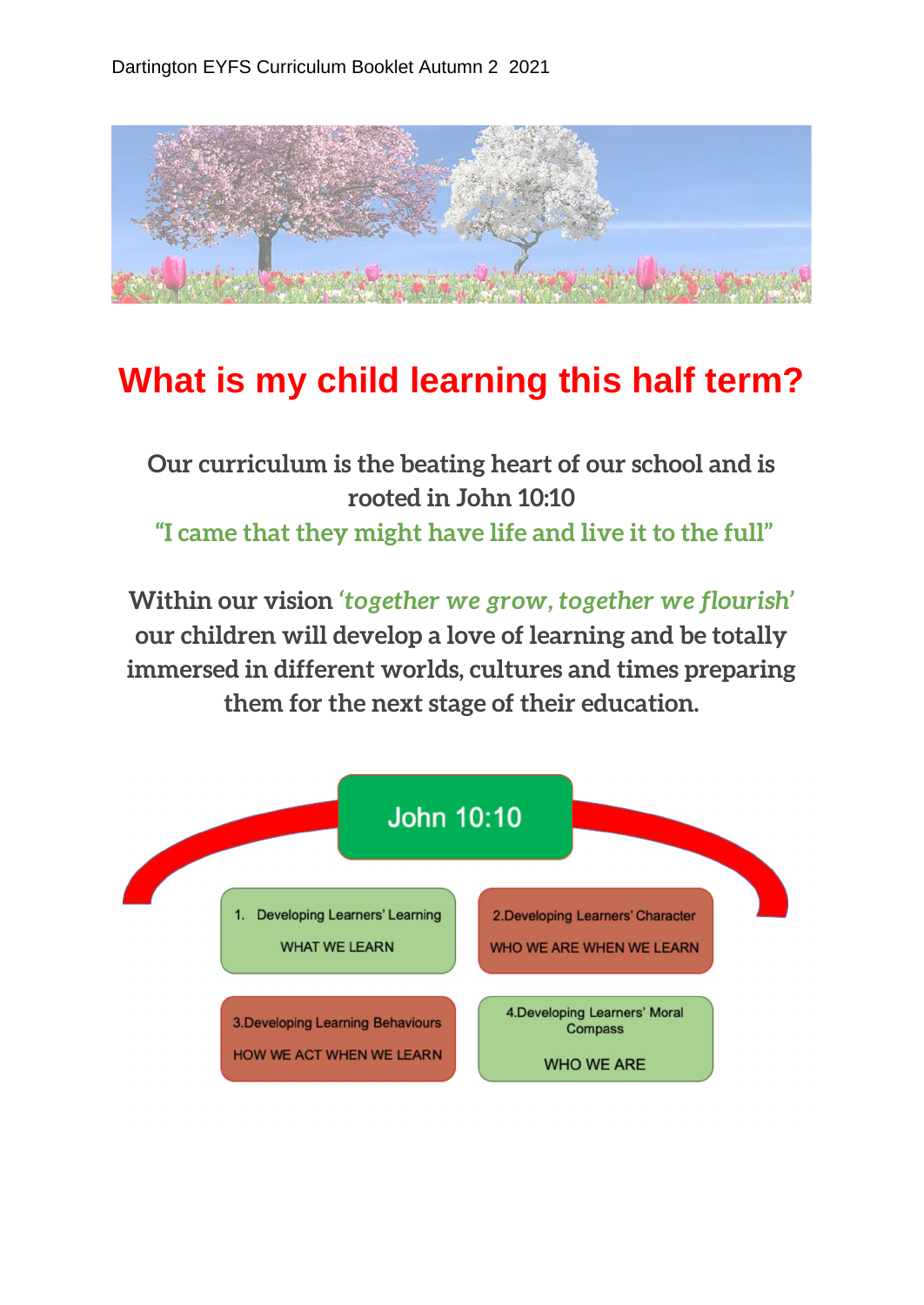

| <b>Autumn 1</b>                                                | <b>EYFS</b>                                                                                                                                                                                                                                                                                                                                                                                                                                                                                                                                                                                                                                                                                                                                                                                                                                            |
|----------------------------------------------------------------|--------------------------------------------------------------------------------------------------------------------------------------------------------------------------------------------------------------------------------------------------------------------------------------------------------------------------------------------------------------------------------------------------------------------------------------------------------------------------------------------------------------------------------------------------------------------------------------------------------------------------------------------------------------------------------------------------------------------------------------------------------------------------------------------------------------------------------------------------------|
| <b>Curriculum</b><br>Focus:                                    | Tell me a story: Traditional Tales<br>We will be listening to and exploring Traditional Tales, both from the UK<br>and around the world. We will learn to sequence some familiar tales,<br>using language from the stories and learning by heart repeated refrains<br>and embedding new vocabulary. We will explore the characters in these<br>stories and make comparisons between them. We will sing songs and<br>learn poems and rhymes associated with stories and share these with<br>our adults at home.<br>Closer to Christmas, we will learn about the Christmas story and take<br>part in rehearsals for a Nativity play, learning songs and poems<br>associated with the Christmas story. We will reflect on the changing<br>seasons and make observations of nature, listening to poems, stories<br>and rhymes and learning new vocabulary. |
| <b>Communication</b><br>and Language                           | We will be developing children's spoken language and comprehension<br>by listening to and learning key words and phrases from a range of<br>Traditional Tales. The children will have the opportunity to use this<br>vocabulary as they act out these stories and then re-tell them,<br>innovating to create their own narratives using the learnt story structures<br>and language. We will be using Helicopter Story sessions to give<br>children further opportunities to develop their story-telling language,<br>bringing these to life through shared acting sessions. Later in the term,<br>we will learn songs and lines for our Nativity play, developing children's<br>confidence to perform in front of others.                                                                                                                             |
| <b>Personal, Social</b><br>and Emotional<br><b>Development</b> | We will use books, circle times, pictures, and games to help children<br>name, describe and talk about their feelings. We will also be learning<br>how to take turns, share resources, show patience, and play<br>cooperatively. We will celebrate our similarities and differences, building<br>children's self-confidence and learning about our school values.<br>Children will join with the whole school for weekly Celebration<br>Assemblies, celebrating their achievements and seeing these in the light<br>of our school values and wider school community.                                                                                                                                                                                                                                                                                   |
| <b>Physical</b><br><b>Development</b>                          | We will be building our gross motor control skills by climbing, balancing,<br>and negotiating obstacles in our outdoor area, and in weekly PE lessons<br>in the hall. We will also be building with construction materials (big and<br>small!), painting, drawing, sticking, cutting, and mark-making to help<br>develop fine motor skills. Regular dough-gym sessions will support<br>children to develop their hand strength and control. Children in<br>Reception will be taught to form letter shapes as part of their daily Read                                                                                                                                                                                                                                                                                                                  |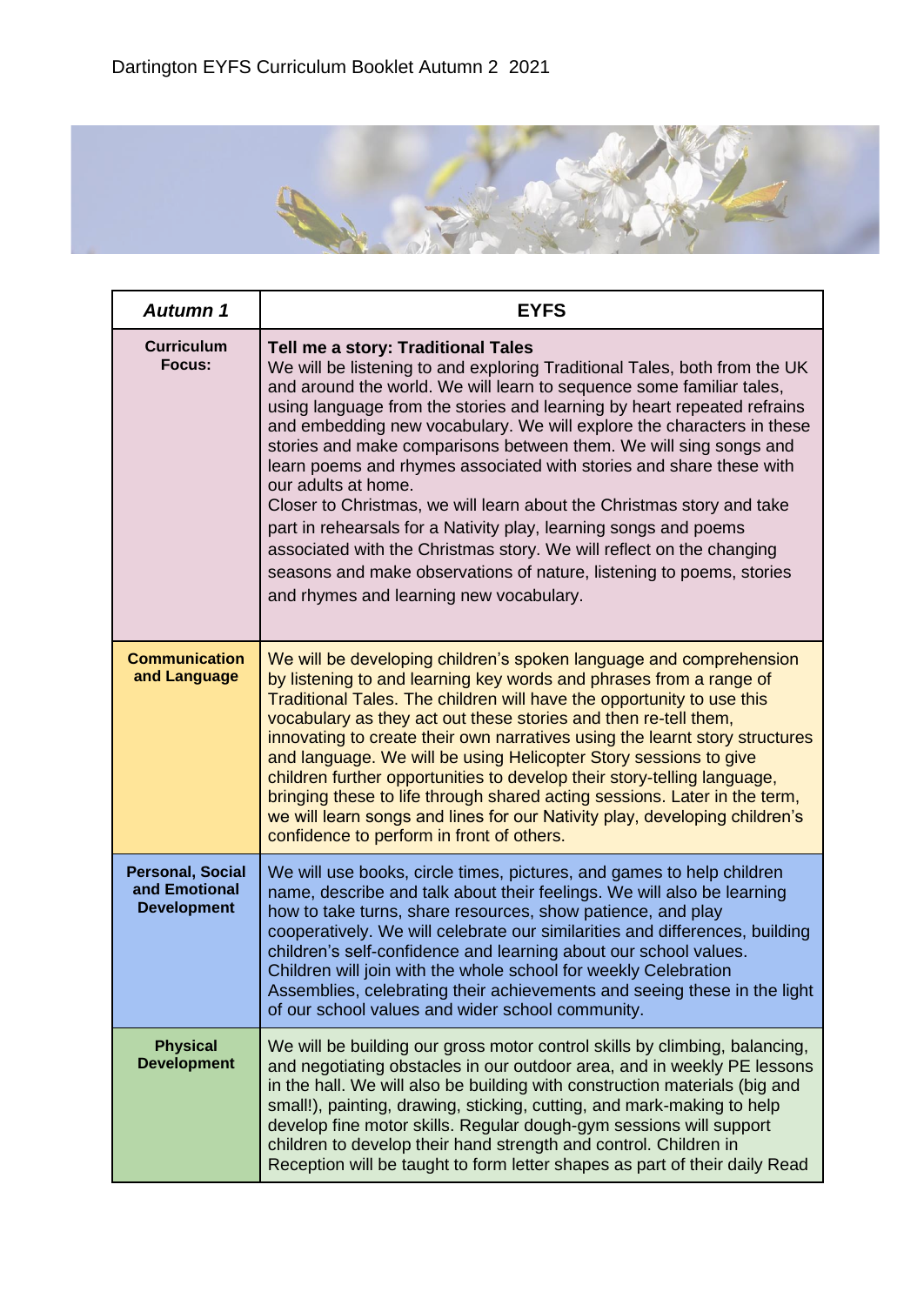|                                      | Write Inc. learning.                                                                                                                                                                                                                                                                                                                                                                                                                                                                                                                                                                                                                                                                                                                                                                                                                                                                                                                                                  |
|--------------------------------------|-----------------------------------------------------------------------------------------------------------------------------------------------------------------------------------------------------------------------------------------------------------------------------------------------------------------------------------------------------------------------------------------------------------------------------------------------------------------------------------------------------------------------------------------------------------------------------------------------------------------------------------------------------------------------------------------------------------------------------------------------------------------------------------------------------------------------------------------------------------------------------------------------------------------------------------------------------------------------|
| Literacy                             | Reading is at the heart of our curriculum and our children are read to<br>throughout the day from high quality texts which support their<br>understanding and vocabulary development. Each class has a<br>'Favourite Five' which are read repeatedly to the children so that they<br>are familiar with the texts and able to re-tell these, using the language of<br>the books confidently. Weekly library sessions and books to take home<br>further encourage our children to develop a love of reading and stories.<br>Children in Reception are taught to read through daily systematic<br>synthetic phonics using the Read Write Inc programme and books which<br>match the sounds they know are sent home each week. Our Nursery<br>children are taught to identify rhymes and syllables, as well as hear and<br>identify initial sounds. We encourage writing and mark making<br>throughout our provision, both in adult led and independent<br>opportunities. |
| <b>Maths</b>                         | We will use stories, songs, practical equipment, and games to teach<br>children to notice patterns, similarities and differences, and compare.<br>We will continue to learn how to represent and compare numbers and<br>think about the composition of numbers up to 5 (that 3 is a 2 and a 1,<br>and is also 3 ones, for example). We will think about one more and one<br>less, using a range of strategies to help us. We will learn about shapes<br>and start to use mathematical language to describe shapes. We<br>encourage the children to problem solve and explore mathematical<br>concepts using manipulatives, visual representations and in real life<br>problems. In Reception, we will begin to write numbers, learning how to<br>form these correctly.                                                                                                                                                                                                |
| <b>Understanding</b><br>the World    | We will develop children's awareness of the world around them by<br>learning about Diwali, finding out about how it is celebrated and listening<br>to stories and poems about the celebration of the festival. We will<br>continue to investigate the changing of the seasons by playing with and<br>exploring our grounds and outdoor area, going on nature walks and<br>taking part in weekly Forest School sessions. As we get closer to<br>Christmas, we will learn the story of the Nativity and learn Christmas<br>songs and lines to perform a Nativity play. We will create Christmas<br>artworks and find out about how Christmas is celebrated around the<br>world.                                                                                                                                                                                                                                                                                         |
| <b>Expressive Arts</b><br>and Design | To ensure children have an artistic and cultural awareness which<br>supports their imagination and creativity, children have the opportunity<br>to create and explore with a wide range of materials and share their<br>outcomes. We will listen to and sing songs, rhymes, stories and poems<br>daily. Children will be taught to remember some poems and rhymes<br>from memory. We will listen to music and dance, exploring different<br>rhythms and melodies and how these make us feel. We will be exploring<br>artworks which represent Winter and Christmas, thinking about the<br>artists' choice of colour, texture and subject. We will create our own<br>pieces of art and share these with each other.                                                                                                                                                                                                                                                    |
| <b>Forest School</b>                 | We will use our weekly Forest School sessions to explore and<br>investigate the natural world around us, finding out about the changing<br>of the seasons and describing what we see, hear, and feel whilst outside.                                                                                                                                                                                                                                                                                                                                                                                                                                                                                                                                                                                                                                                                                                                                                  |